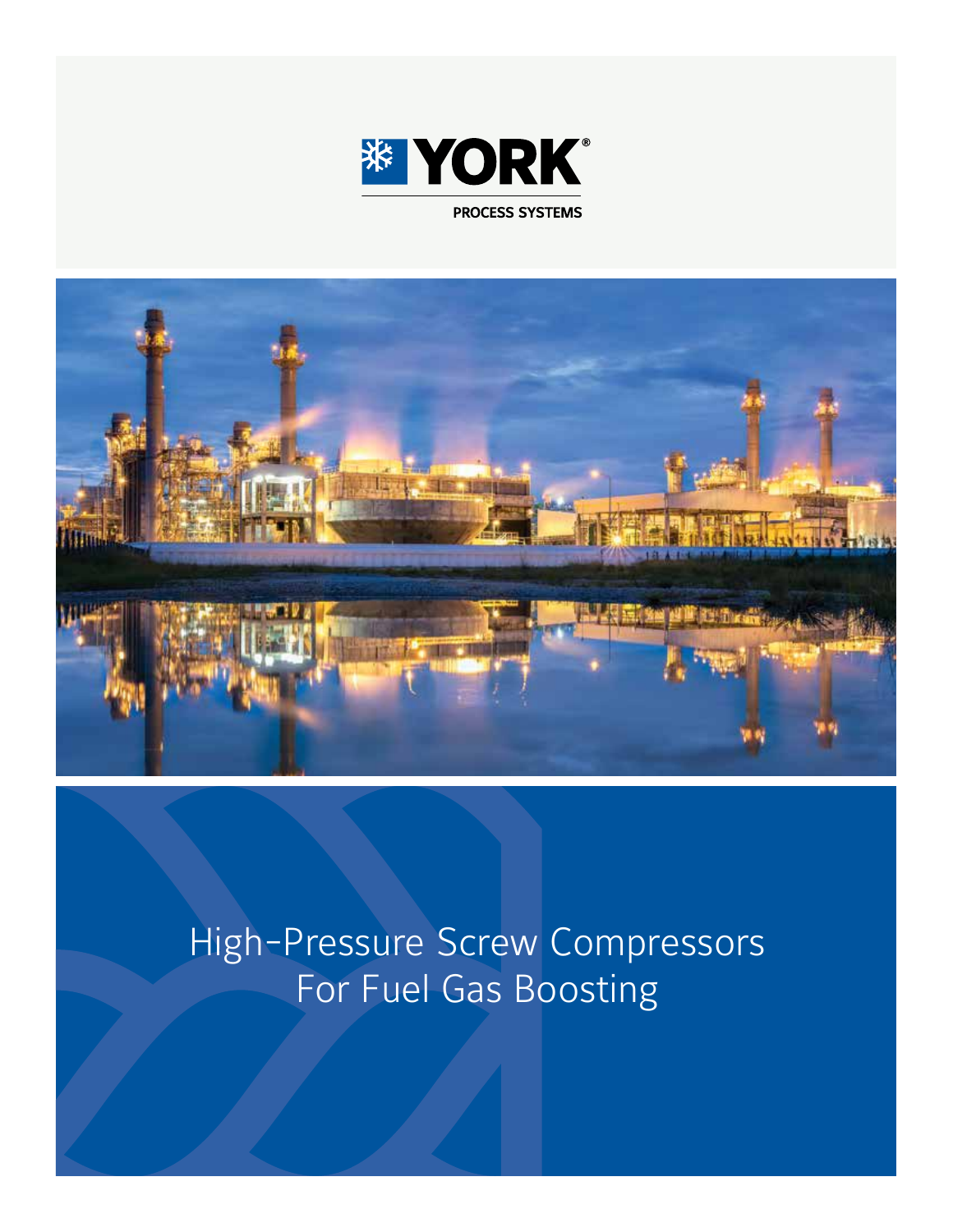

## Rock Solid Reliability in a Critical Role

Natural gas is now the leading source of electricity generation in America and a rapidly growing source of power worldwide.

Today's gas turbines — bigger and more efficient than ever before — require a significantly higher feed pressure than their predecessors, one well in excess of the fluctuating pressures in a typical gas pipeline. As a result, they need Fuel Gas Booster (FGB) compressors that can satisfy the steady gas flow rate and high pressure needs of the turbine, while handling the fluctuating gas pressure at the inlet.

These turbines represent significant investments and, as such, are expected to perform at a high level for decades. Further, FGB compressors must do their job with steadfast reliability, because if the compressor fails, the turbine shuts down, too.

The solution?

High-pressure screw compressors from York® Process Systems.



## Leading-Edge **Screw** Compressors:

York® Process Systems relies on the foundation of FRICK® screw compressors.

The FRICK® screw compressor product line is engineered to meet your gas compression requirements.

Each compressor is designed and manufactured to assure reliability, availability, accessibility and ease of service. In addition, advanced energy-saving features reduce operating costs significantly, all of which explains why more than 150,000 FRICK® screw compressors are in operation around the globe.

 $14$ Maximum outlet operating pressure  $145 \text{ cfm}^2$   $208 \text{ cfm}^2$   $208 \text{ cfm}^2$   $788 \text{ cfm}^2$ 

2 Maximum displacement at 3,350rpm of largest model in this rotor diameter



**HPS 1510**   $725$  psia $1$ 208 cfm2



**SGC 193-1.3**   $615$  psia<sup>1</sup>



2

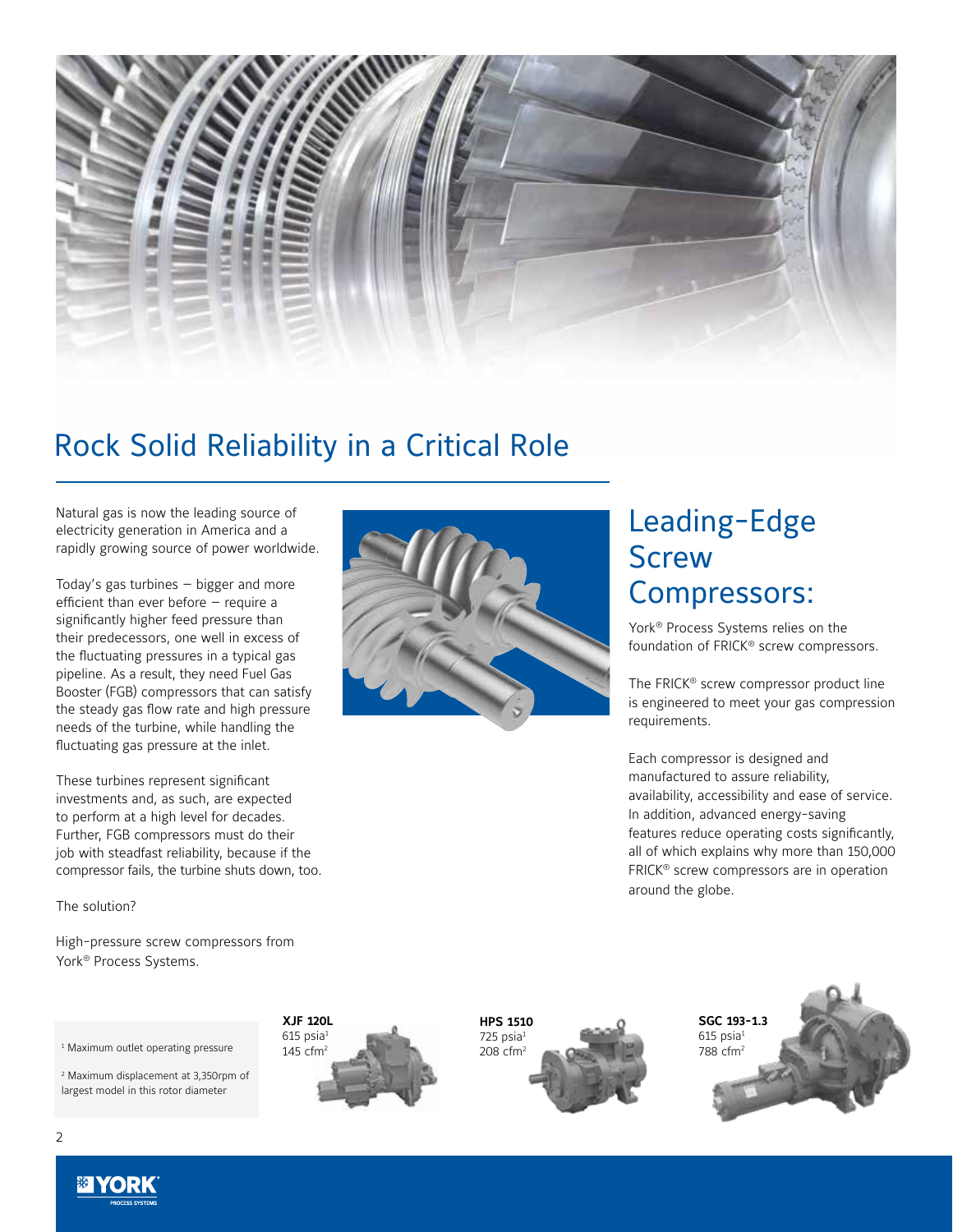

## Worldwide Leader in Gas Compression: Compressors Built for the Long Haul

## FRICK® Screw Compressors

Our vast experience, advanced technology, and smart controls serve as your assurance of a reliable compressor solution that can continually meet your flow and pressure demands.

Features and Options:

- Electric motor, gas engine, steam turbine drive
- Slide valve for efficient capacity control • Variable volume ratio (Vi) eliminates over/under compression
- High-efficiency oil removal systems

## Compressor Spotlight: HPS 407

The HPS 407 is designed for various high pressure gas compression applications, including Fuel Gas Boosting (FGB), where compressors need to satisfy the steady gas flow rate and high pressure needs of the turbine, while handling the fluctuating gas pressure at the inlet.

Our equipment has run in some of the most complicated processes in the most demanding industries for over a century. We bring this unmatched experience to the new HPS 407 high pressure screw compressor which delivers a pressure range of 1,100 psi (76 bar).

| <b>HPS 407</b>                             |       |
|--------------------------------------------|-------|
| Pressure <sup>1</sup> (psia)               | 1,100 |
| Pressure <sup>1</sup> (bar)                | 76    |
| Capacity <sup>2</sup> (cfm)                | 4,262 |
| Capacity <sup>2</sup> (m <sup>3</sup> /hr) | 7,242 |
|                                            |       |

Our full line of rotary screw compressor models is manufactured to meet the exacting requirements of the gas compression industry.

| <b>FEATURE</b>                        | <b>SPECIFICATIONS RANGE</b>                                           |
|---------------------------------------|-----------------------------------------------------------------------|
| Flow Range                            | Up to 8,212 cfm (13,952 m3/hr)                                        |
| Power Range                           | Up to 6,000 hp (4,474 kW)                                             |
| Pressure Range                        | Up to 1,100 psi (76 bar)                                              |
| Gases                                 | Natural Gas                                                           |
| Certifications and<br>Classifications | ANSI, ASME, BS OHSAS 18001, CE,<br>CSA, ISO 9001 + 14001, PED, UK, UL |



**SGC 355-1.1**   $615$  psia $1$ 



**HPS 407-1.2**   $1,100$  psia $1$ 4,262 cfm2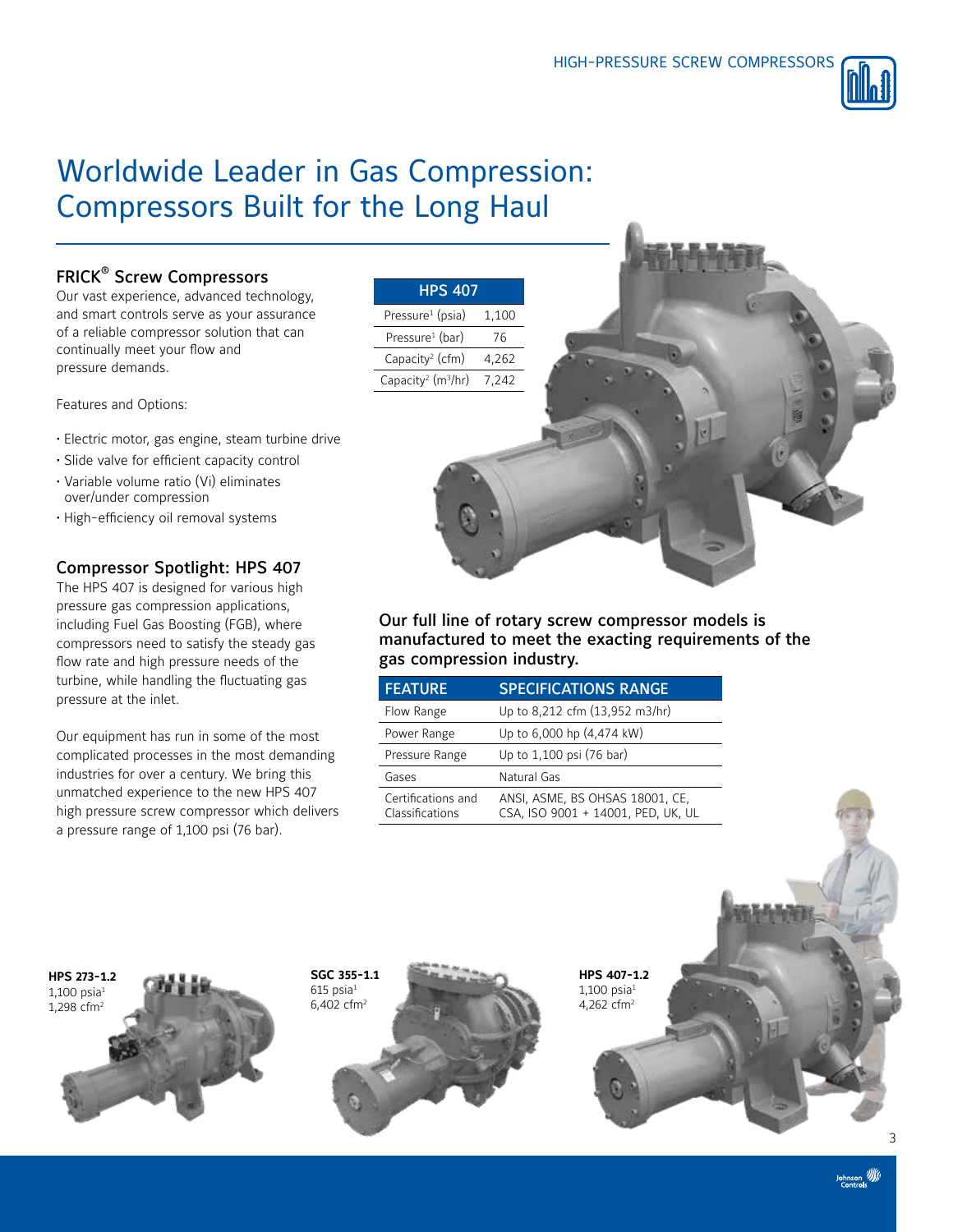## Everything You're Looking For in Fuel Gas Boosting Compressor Packages

### Performance and Long-term Reliability

You expect your gas turbines to run hard for a long time. It's not unreasonable to expect the same durability and reliability from your FGB compressor. Our screw technology is significantly more reliable than other technologies.

### Availability

When you call on our compressor packages, they will be ready with the steady supply of gas at the pressure you need. Our engineering expertise and non-wearing parts combine to deliver longer intervals between scheduled maintenance and greater performance over longer periods of time.

### Heightened Compressor Efficiency for Enhanced Sustainability

Our advanced technology brings exceptional energy efficiency to your operation.

### Experience

With more than 135 years of industry-leading compression experience and more than 150,000 compressors installed, we have earned a reputation for making screw compressors that are extremely reliable.

### Low Oil Carryovers

Years of R&D and rigorous testing have enabled us to optimize our oil separators and deliver the low oil carryover you demand to protect your investment.

### Meeting the Highest Industry **Standards**

Our compressors are designed to meet ASME, ANSI, NEMA, ISO standards and other standards as applicable.

#### Lower Total Cost of Ownership

Non-wearing parts, longer maintenance intervals and less frequent rebuilds, coupled with the rotary screw compressor's longer operating life, make the FRICK® screw compressor the perfect component in your 20+ year, life-cycle planning.

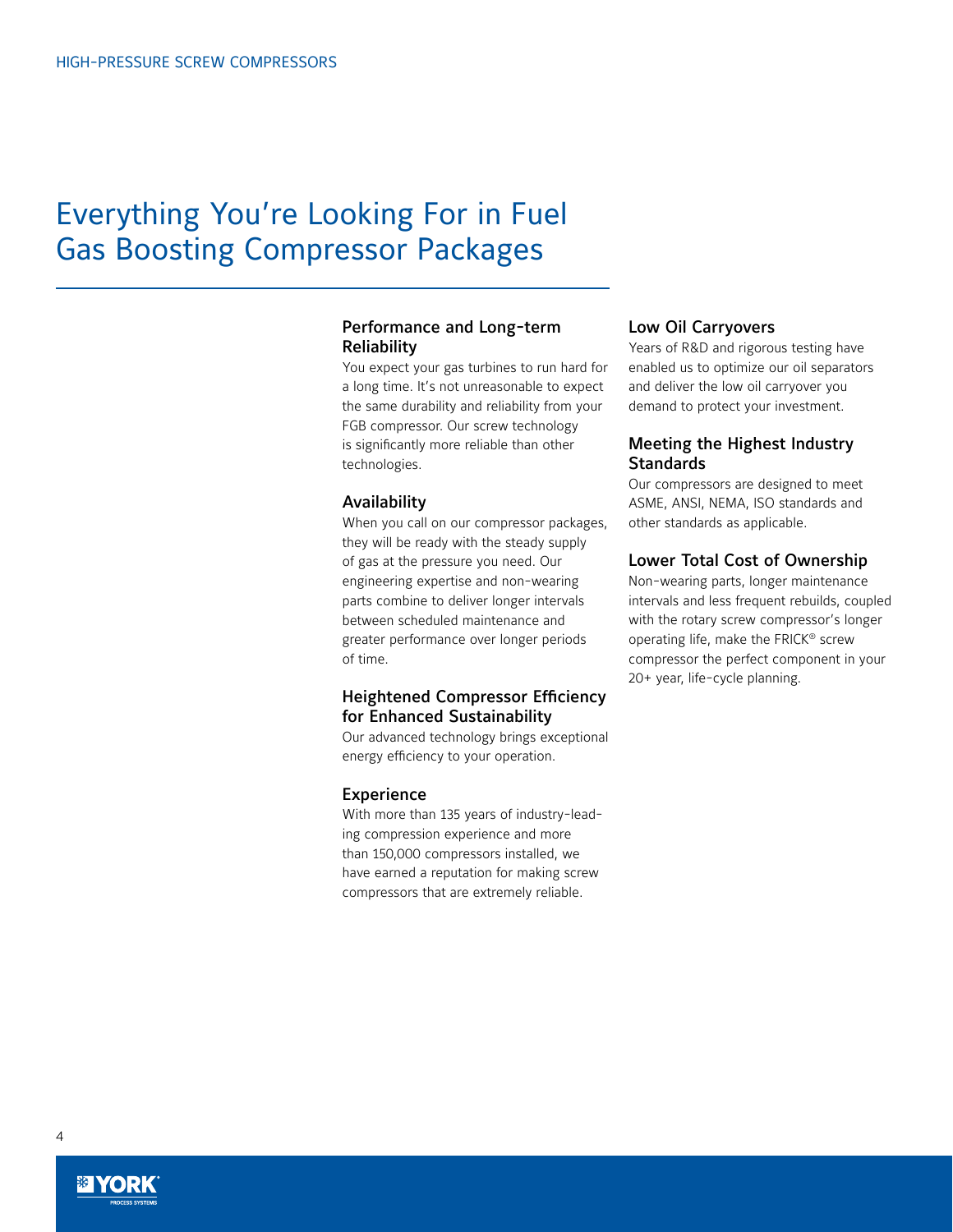

## Our State-of-the-Art Screw Compressor Test Laboratory Allows You to Buy With Total Confidence



Our new, high-pressure, variable speed, Screw Compressor Test Stand is one of the largest, most sophisticated test stands in the screw compressor industry, and is a significant addition to our existing lab.

At 7,000 square feet, the \$6.7 million facility features the latest testing technology to verify large compressor capabilities, capacity and power ratings with unsurpassed accuracy.

With it, we are uniquely capable of precisely load testing and confirming performance of our array of large screw compressors that support refrigeration and gas compression applications in the oil and gas process industries.

The resulting data allows you to purchase equipment with the highest degree of confidence. Exactly the kind of confidence you need when selecting FGB compressors for your gas turbines.

At the heart of the stand is a 5,000 HP variable speed electric motor. The test loop is rated for 1,100 psig, supporting test conditions up to 1,000 psig discharge pressure. An ammonia refrigeration system equipped with a FRICK® RWFII 177 screw compressor with electric motor drive is used, along with a cooling tower to remove the heat of compression and achieve desired suction temperatures. The lab operates on nitrogen, with the ability to model a wide range of gases.

Our state-of-the-art test lab stands as unequivocal proof of our commitment to  $-$  and confidence in  $-$  the industry and its bright future.



5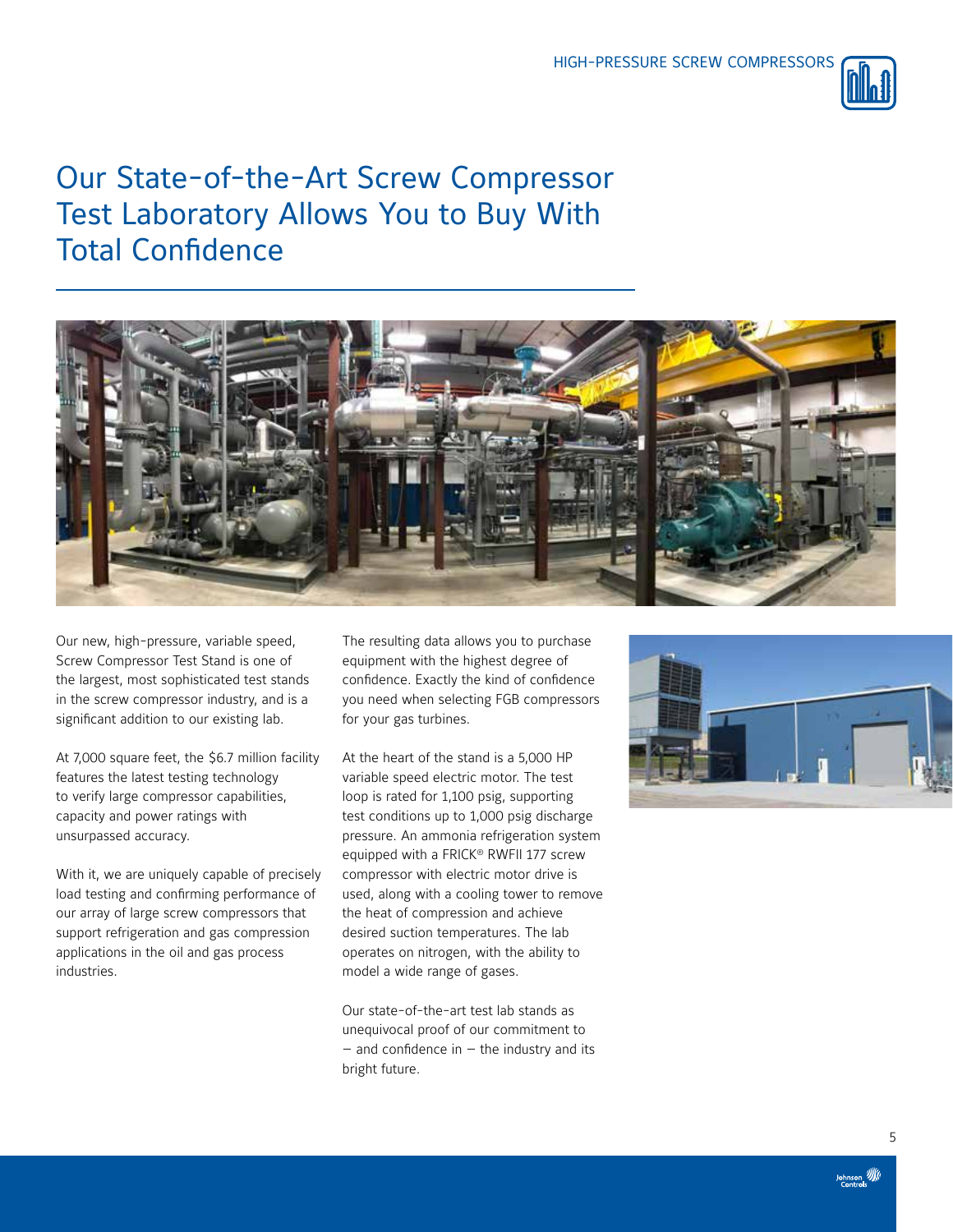## 135 Years of Compressor Manufacturing Experience

### Designed for durability. Built with precision.

Our screw compressors are manufactured in advanced facilities in multiple locations globally in order to be close to our worldwide customers. We design and build compressors to deliver the most rugged, efficient, and flexible machines on the market.

Rotors are precision-cut in temperature controlled machining areas; profiles are finish ground for consistent surface finish and close tolerances.

Assembly areas are also temperature controlled and under positive air pressure to assure cleanliness and accuracy. All rotors are balanced to ISO 1940-Grade G2.5 for smooth running, and every compressor is test run to guarantee proper operation.









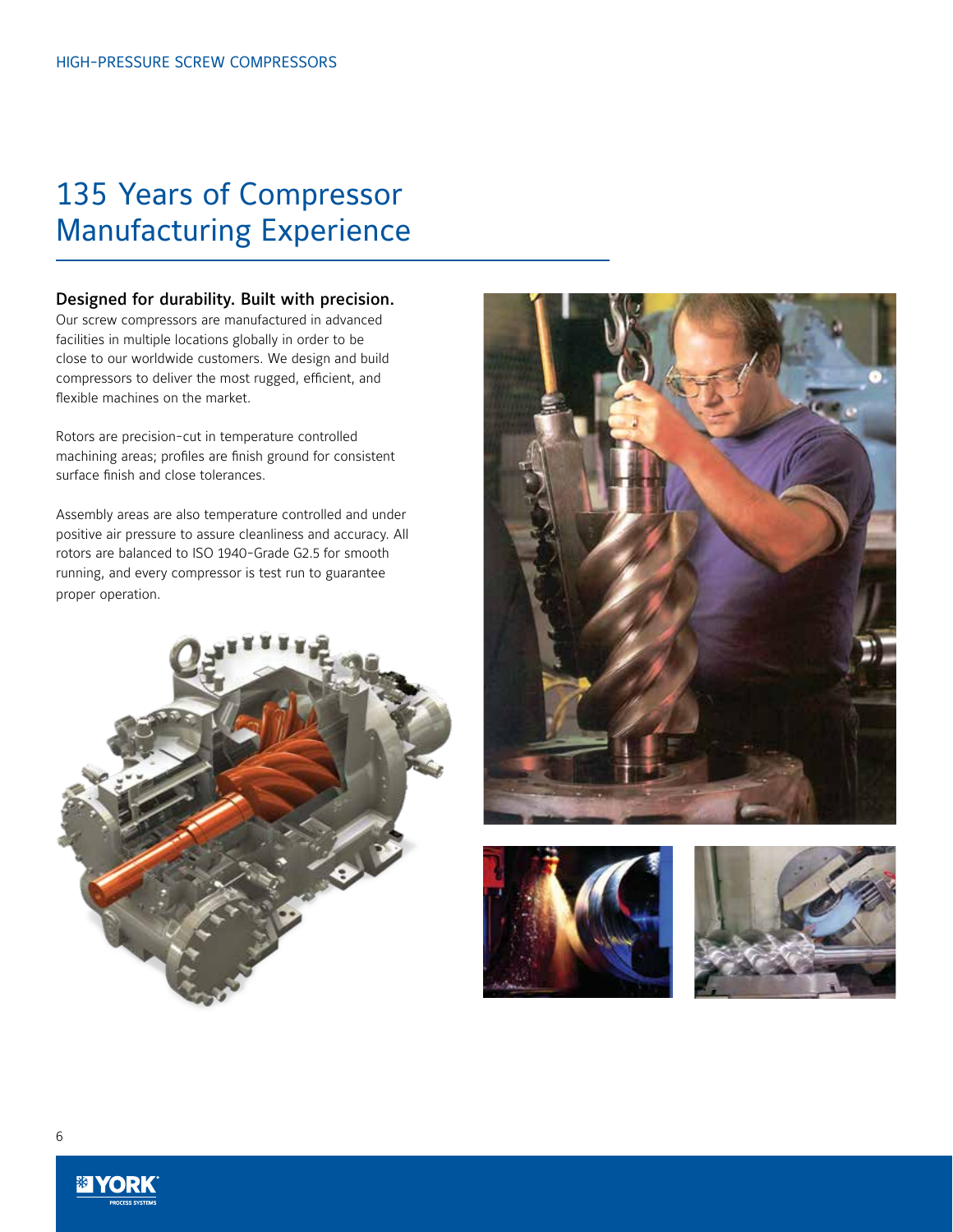

## With More than 300 Locations Around the World to Serve York® Process Systems Equipment



## We're There When You Need Us

As part of Johnson Controls, York® Process Systems has access to the resources of a global technological and industrial leader.

We have more than 300 service locations around the world, so when you partner with us, you benefit from one of the industry's foremost commitments to service.

Regardless of your location, our locally-based teams of factory-trained technicians stand ready to provide preventive maintenance, troubleshooting, repair, and, if need be, retrofit services.

All of our services are performed by highly skilled technicians who specialize in specific types of equipment, enabling them to ensure continued safe, reliable, efficient equipment performance.

If unexpected failure should occur, York® Process Systems will be at your door with expert repair service and support. We know critical equipment breakdowns always seem to happen at the worst time, and that your compressor is one of the most vital assets in your facility.

We make sure that you get the most out of your investment by offering the following time- and money-saving support services:

- Supervision of installation
- Start-up and commissioning
- Staff training
	- Service and maintenance (4,000 technicians in 192 countries, trained on all brands of rotary screw and centrifugal compressors)
	- Technological upgrades
- Power-saving improvements
- Replacement parts
- Information and advice
- Design studies